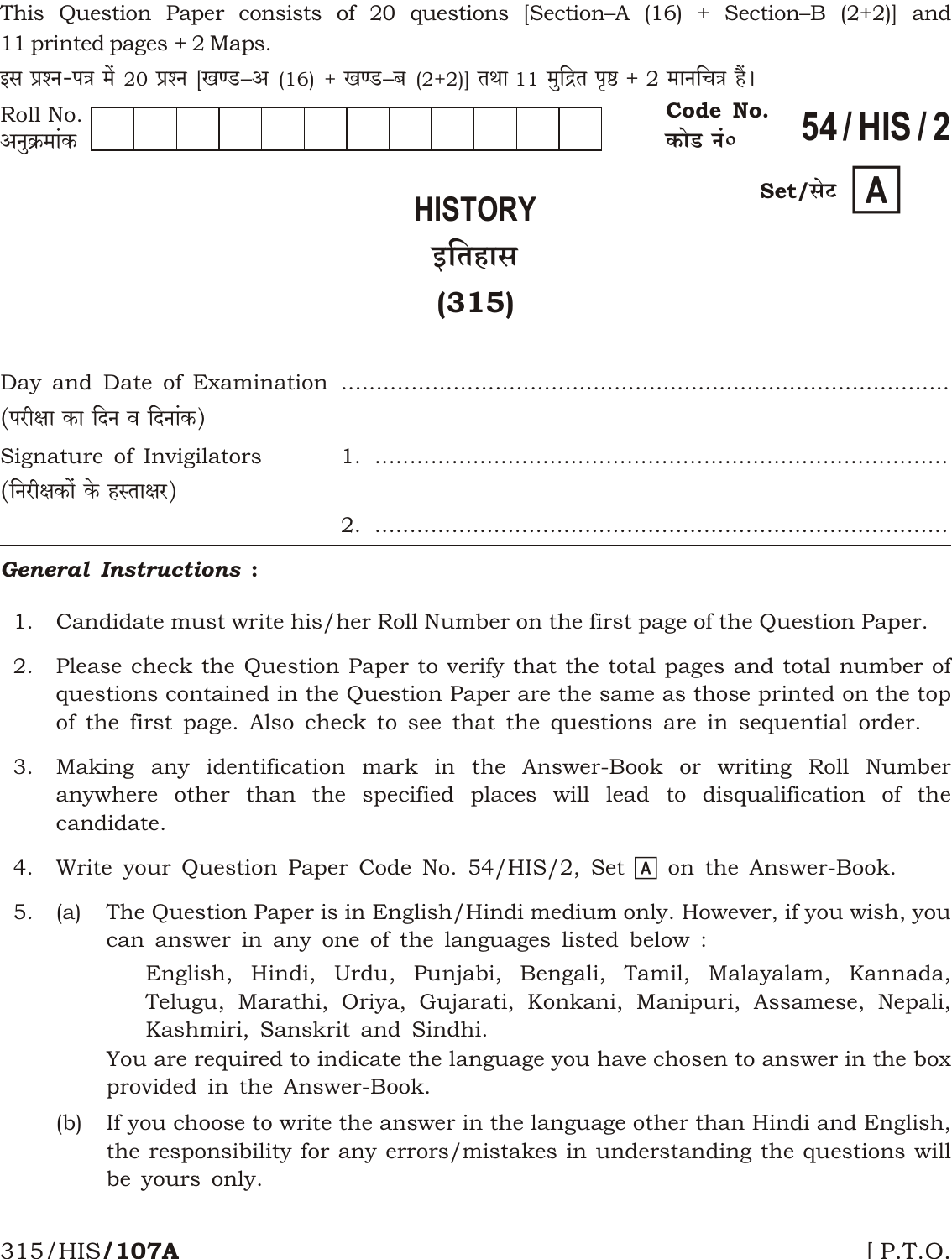# सामान्य अनुदेश :

- 1. परीक्षार्थी प्रश्न-पत्र के पहले पृष्ठ पर अपना अनुक्रमांक अवश्य लिखें।
- कृपया प्रश्न-पत्र को जाँच लें कि प्रश्न-पत्र के कुल पृष्ठों तथा प्रश्नों की उतनी ही संख्या है जितनी प्रथम पृष्ठ के सबसे 2. ऊपर छपी है। इस बात की जाँच भी कर लें कि प्रश्न क्रमिक रूप में हैं।
- उत्तर-पुस्तिका में पहचान-चिह्न बनाने अथवा निर्दिष्ट स्थानों के अतिरिक्त कहीं भी अनुक्रमांक लिखने पर परीक्षार्थी को 3. अयोग्य ठहराया जायेगा।
- अपनी उत्तर-पुस्तिका पर प्रश्न-पत्र की कोड नं० 54/HIS/2, सेट [A] लिखें।  $4.$
- (क) प्रश्न-पत्र केवल हिन्दी/अंग्रेजी में है। फिर भी, यदि आप चाहें तो नीचे दी गई किसी एक भाषा में उत्तर दे 5. सकते हैं :

अंग्रेजी, हिन्दी, उर्दू, पंजाबी, बंगला, तमिल, मलयालम, कन्नड़, तेलुगू, मराठी, उड़िया, गुजराती, कोंकणी, मणिपुरी, असमिया, नेपाली, कश्मीरी, संस्कृत और सिन्धी।

कृपया उत्तर-पुस्तिका में दिए गए बॉक्स में लिखें कि आप किस भाषा में उत्तर लिख रहे हैं।

(ख) यदि आप हिन्दी एवं अंग्रेजी के अतिरिक्त किसी अन्य भाषा में उत्तर लिखते हैं, तो प्रश्नों को समझने में होने वाली त्रुटियों/गलतियों की जिम्मेदारी केवल आपकी होगी।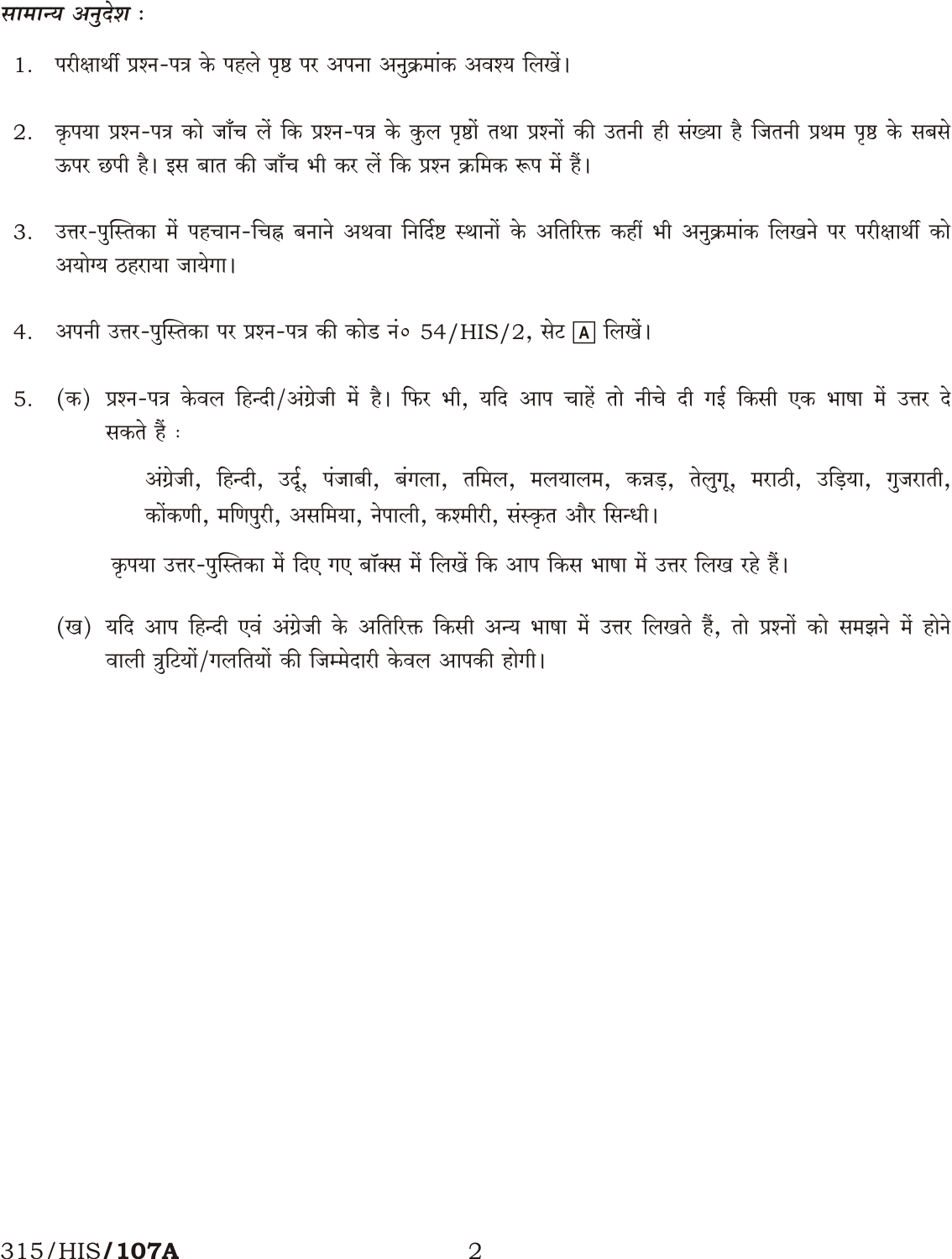# **HISTORY** इतिहास

 $(315)$ 

Time: 3 Hours | समय : 3 घण्टे 1

[ Maximum Marks : 100 <u> । पर्णांक : 100</u>

- Note:  $(i)$ This Question Paper consists of two Sections, viz., 'A' and 'B'.
	- All questions from Section 'A' are to be attempted.  $(ii)$
	- Section 'B' has two options. Candidates are required to attempt questions  $(iii)$ from *one option* only.
	- $(iv)$ Answer Question Nos. 1 to 4 in not more than 20 words each, Question Nos. 5 to 11 and 17 in not more than 80 words each and Question Nos. 12 to 15 and 18 in not more than 200 words each.
- निर्देश : इस प्रश्न-पत्र में दो खण्ड हैं-खण्ड 'अ' एवं खण्ड 'ब'।  $(i)$ 
	- खण्ड 'अ' के सभी पश्नों को हल करना है।  $(ii)$
	- खण्ड 'ब' में दो विकल्प हैं। परीक्षार्थियों को केवल **एक विकल्प** के ही प्रश्नों के उत्तर देने हैं।  $(iii)$
	- प्रश्न संख्या 1 से 4 तक के प्रत्येक प्रश्न का उत्तर 20 शब्दों में. प्रश्न संख्या 5 से 11 तथा 17 तक के  $(iv)$ प्रत्येक प्रश्न का उत्तर 80 शब्दों में और प्रश्न संख्या 12 से 15 तथा 18 तक के प्रत्येक प्रश्न का उत्तर  $200$  शब्दों में दीजिए।

## **SECTION-A**

## खण्ड–अ

1. Name the four Vedas.

चार वेदों के नाम लिखिए।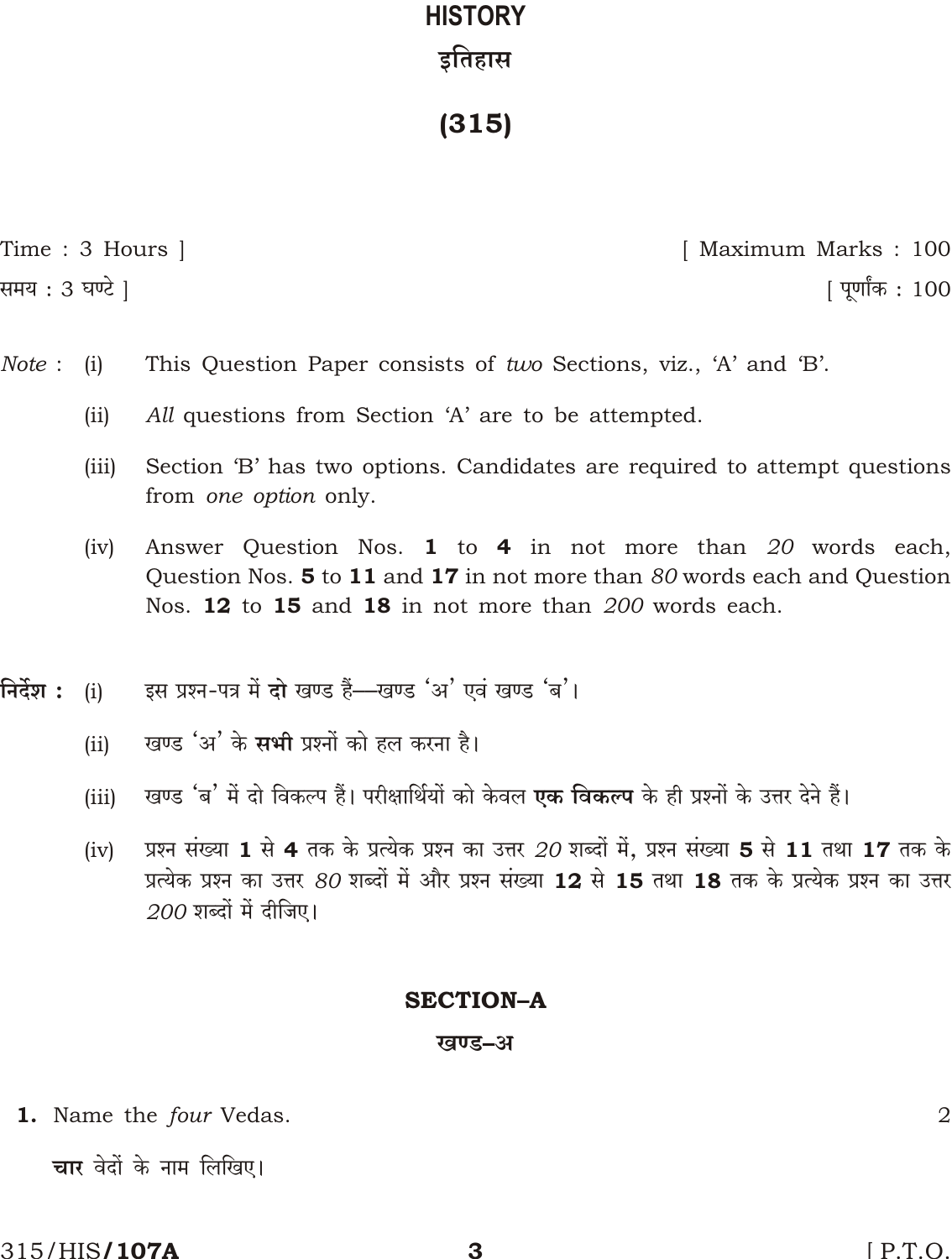2. Examine two main features of the Megalithic culture of South India. दक्षिण भारत की महापाषाणिक संस्कृति की **दो** मुख्य विशेषताओं का परीक्षण कीजिए।

 $\overline{2}$ 

- 3. What were the two main areas of conflict between the Vijayanagar and Bahmani kingdoms?  $\overline{2}$ विजयनगर और बहमनी साम्राज्यों के बीच किन दो मुख्य क्षेत्रों के कारण संघर्ष था?
- 4. In the context of art, what is referred to as 'avant garde'?  $\overline{2}$ कला के संदर्भ में 'आवान्ट गार्ड' से क्या अभिप्राय है?
- **5.** Explain the contributions of the Kushanas in the field of economy and art.  $\overline{4}$  $OR$ Explain any *four* important crafts practised in the Harappan period.  $\overline{4}$

अर्थव्यवस्था तथा कला के क्षेत्र में कुषाण वंश के योगदानों की व्याख्या कीजिए।

#### अथवा

हड़प्पा काल के दौरान प्रचलित किन्हीं **चार** महत्त्वपूर्ण शिल्पों का उल्लेख कीजिए।

6. What was meant by Turkan-i-Chahalgani? Why was it introduced by Iltutmish?  $\overline{4}$ **OR** What were the effects of the conflict between Aurangzeb and the Rajputs?  $\overline{4}$ 

तुर्कन-ए-चहलगनी से क्या अभिप्राय है? किस उद्देश्य से इल्तुतमिश ने इसे शुरू किया था?

अथवा

औरंगज़ेब तथा राजपूतों के बीच संघर्ष के क्या परिणाम हए?

315/HIS**/107A**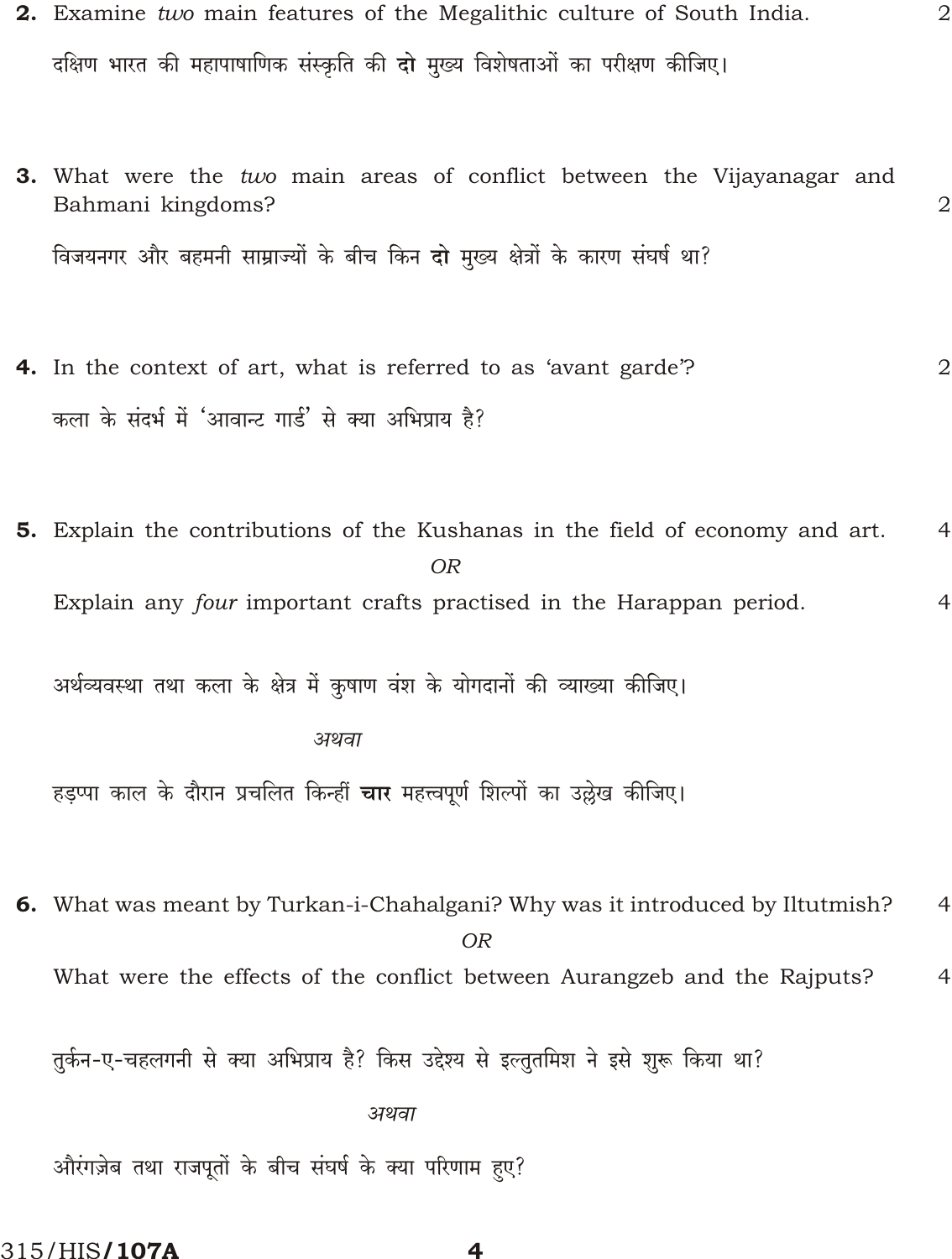$\overline{OR}$ 

Describe any four main features of the socio-religious reforms of the 19th century India.

वर्नैक्यूलर प्रेस ऐक्ट किसके द्वारा पारित किया गया था? इसके मुख्य प्रावधान क्या थे?

अथवा

19वीं शताब्दी के भारत के सामाजिक-धार्मिक सुधारों की किन्हीं **चार** प्रमुख विशेषताओं का वर्णन कीजिए।

8. Trace the development of revolutionary movement between the years 1930-1934.

**OR** 

Examine the new methods of protest adopted by Indians during the Swadeshi and Boycott Movements.

वर्ष 1930 से 1934 के दौरान क्रांतिकारी आन्दोलन के क्रमविकास की रूपरेखा प्रस्तुत कीजिए।

अथवा

स्वदेशी और बहिष्कार आन्दोलनों के दौरान भारतीयों द्वारा अपनाए गए विरोध के नये तरीकों का परीक्षण कीजिए।

9. Why did the people of Germany refer to the Treaty of Versailles as a 'dictated peace?

5

 $OR$ 

Examine any four features of Nazism.

जर्मनी के लोगों ने वर्साई की संधि को 'तानाशाही शांति' का नाम क्यों दिया?

अथवा

नाज़ीवाद की किन्हीं चार विशेषताओं का परीक्षण कीजिए।

315/HIS**/107A** 

 $[$  P.T.O.

 $\overline{4}$  $\overline{4}$ 

 $\overline{4}$ 

 $\overline{4}$ 

 $\overline{4}$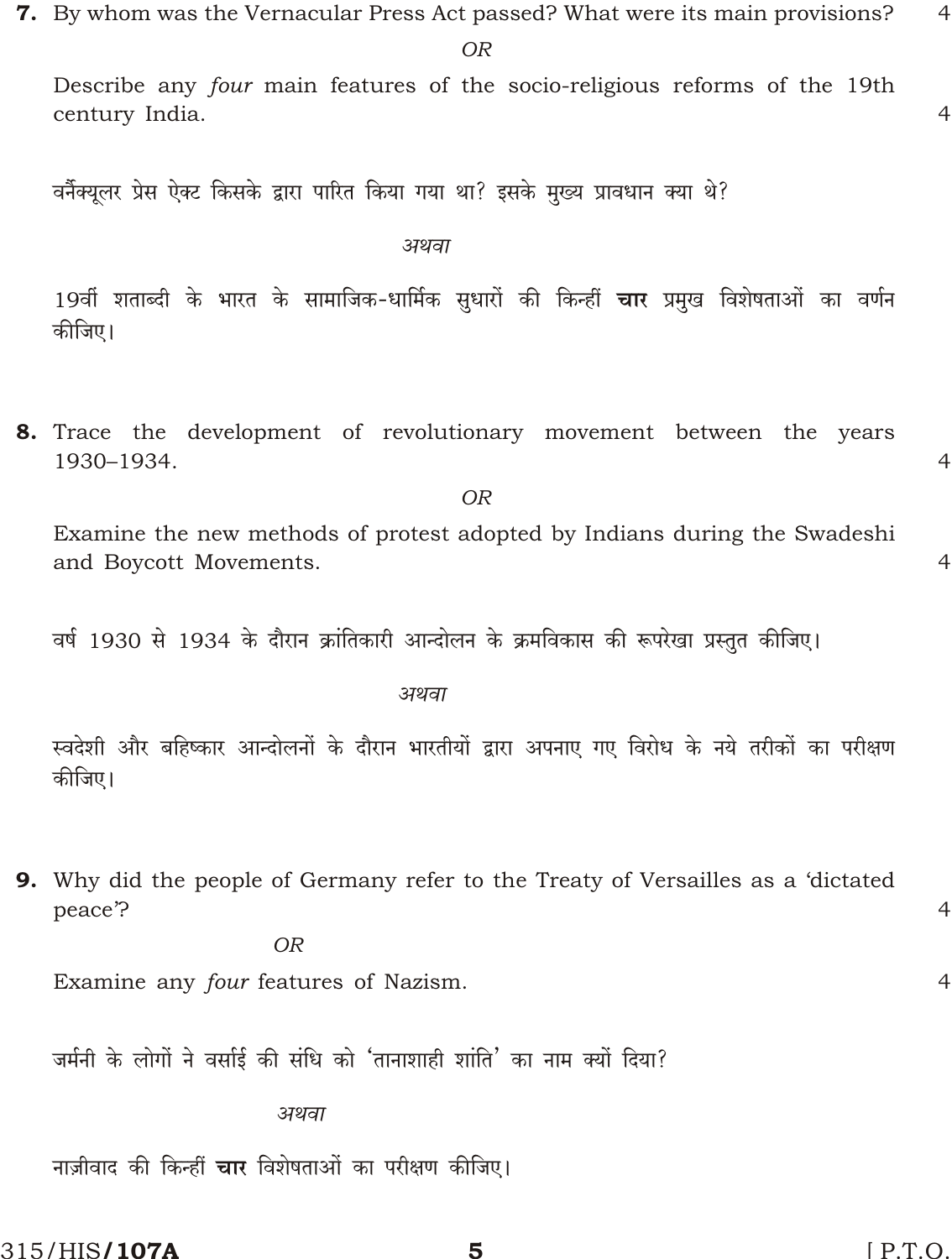10. Examine the main features of the first phase of the Cold War.

OR

Examine the events leading to the Spanish Civil War (1936–1939). What was India's attitude towards the Republican Government?

शीतयुद्ध के प्रथम चरण की मुख्य विशेषताओं का परीक्षण कीजिए।

अथवा

स्पेन के गृहयुद्ध (1936–1939) के लिए उत्तरदायी घटनाओं की समीक्षा कीजिए। गणतन्त्रात्मक सरकार के प्रति भारत का रवैया क्या था?

11. In 1961, how did Cuba become a source of conflict between USA and Soviet Union?

**OR** 

"In most societies, the role of religion has got delimited over the past century." Justify.

सन् 1961 में अमरीका तथा सोवियत संघ के बीच क्यूबा एक तनाव का कारण कैसे बन गया था?

अथवा

''पिछली सदी में अधिकांश समाजों में धर्म की भूमिका सीमित हो गई है।'' सिद्ध कीजिए।

12. Describe the main features of Gandhara and Mathura School of Art.

**OR** 

6

Describe the progress made in the field of astronomy and mathematics in ancient India. 10

गांधार और मथुरा कलाशैली की मुख्य विशेषताओं का वर्णन कीजिए।

अथवा

प्राचीन भारत में खगोल तथा गणित के क्षेत्र में हई प्रगति का वर्णन कीजिए।

315/HIS**/107A** 

# $\overline{4}$

 $\overline{4}$ 

 $\overline{4}$ 

 $\overline{4}$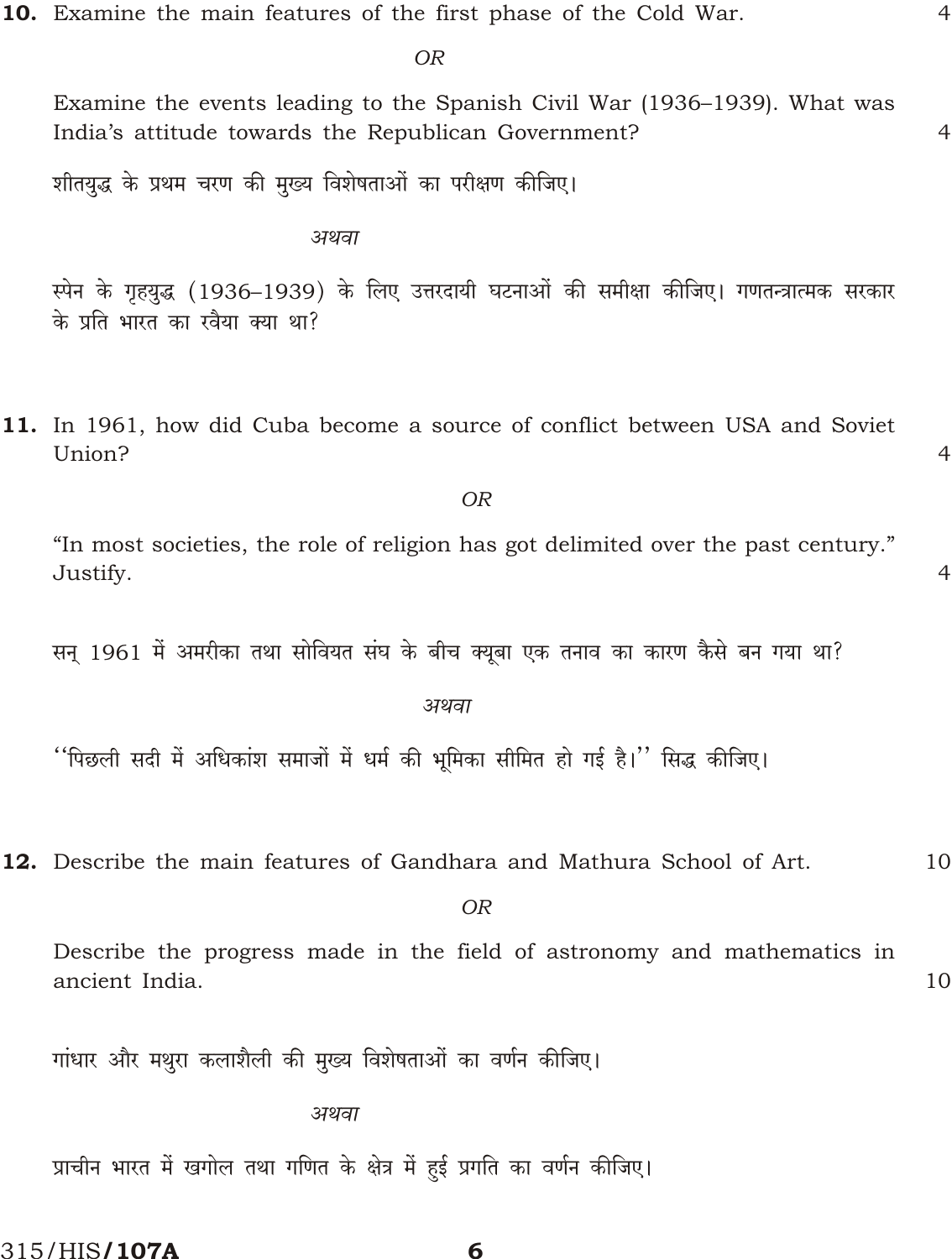13. Describe the main features of Indo-Islamic architecture developed in the early phase of medieval period in India.

 $OR$ 

Describe the main features of the military administration of the Vijayanagar empire.

भारत में मध्यकाल के प्रथम चरण में विकसित 'इन्डो-इस्लामिक' वास्तुकला की मुख्य विशेषताओं का वर्णन कीजिए।

अथवा

विजयनगर साम्राज्य के सैन्य संगठन की मुख्य विशेषताओं का वर्णन कीजिए।

14. "Influence of Western ideals was clearly visible in the economic and administrative policies of Lord Cornwallis." Explain the statement with examples.

#### **OR**

What was the effect of commercialization of agriculture on Indian economy? Explain.

 $\lq\lq$ लॉर्ड कॉर्नवालिस की आर्थिक तथा प्रशासनिक नीतियाँ, पश्चिमी विचारधारा से काफी प्रभावित थीं। $\lq\lq$ उदाहरण देकर इस कथन को स्पष्ट कीजिए।

अथवा

कृषि के व्यवसायीकरण का भारतीय अर्थव्यवस्था पर क्या प्रभाव पड़ा? स्पष्ट कीजिए।

15. Under what circumstances was the Non-Cooperation Movement organized? Why did it fail?

**OR** 

On what main issue was the Civil Disobedience Movement started? How did this movement become a mass movement? 10

किन परिस्थितियों में असहयोग आन्दोलन की शुरूआत हई थी? यह आन्दोलन असफल क्यों रहा?

अथवा

किस मुख्य मुद्दे पर सविनय अवज्ञा आन्दोलन शुरू किया गया था? यह आन्दोलन कैसे एक जन आन्दोलन बन गया?

7

315/HIS**/107A** 

 $[$  P.T.O.

10

 $10$ 

10

10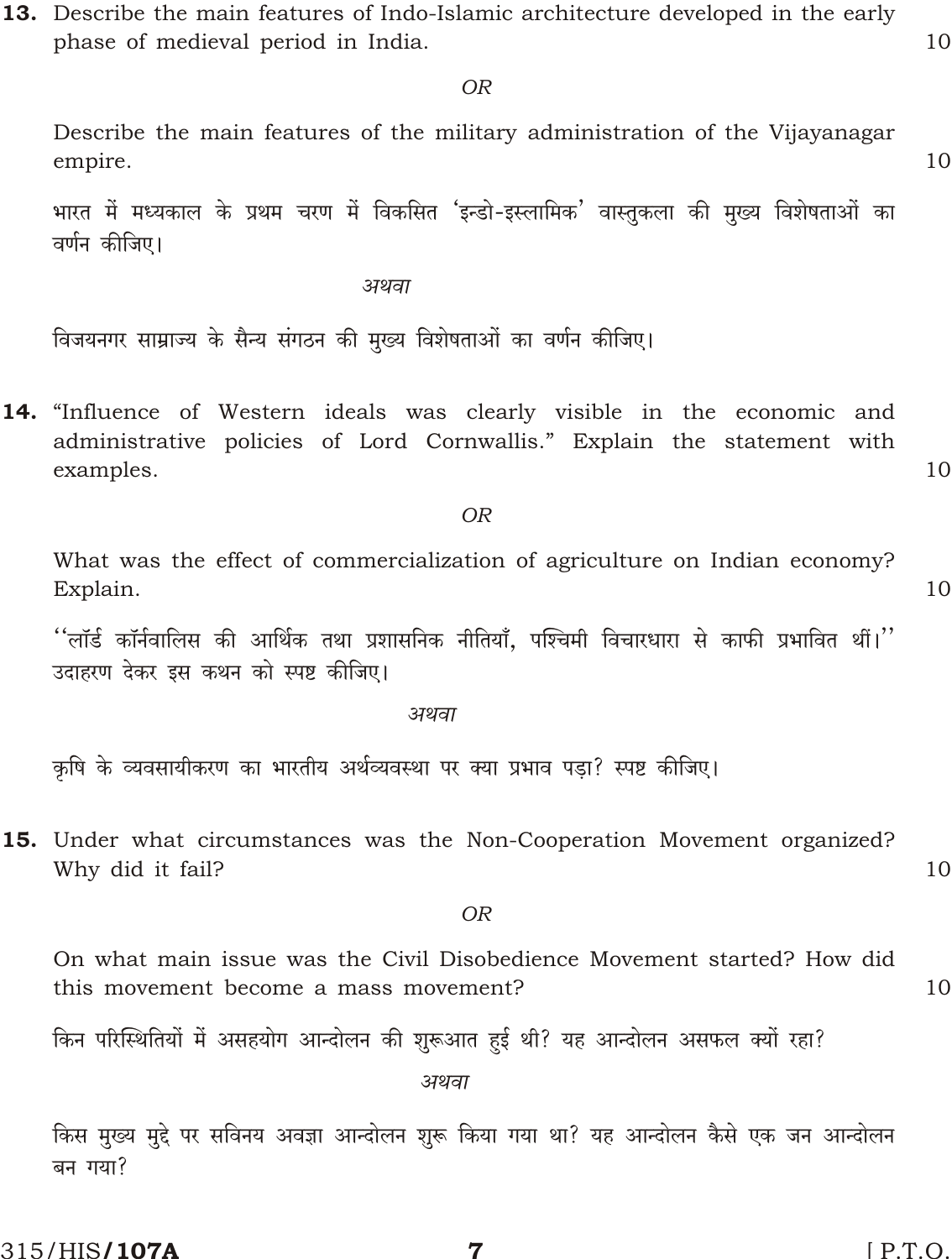**16.** (a) On the given outline map of India, mark and name the following :

|     | Two Neolithic sites in South India<br>(i)                            | $1+1=2$             |
|-----|----------------------------------------------------------------------|---------------------|
|     | Extent of Sher Shah's empire<br>(ii)<br>(1) Kanauj                   | $\overline{2}$<br>1 |
|     | $(2)$ Patna                                                          | $\mathbf{1}$        |
|     | One British settlement<br>(iii)                                      | 1                   |
|     | Chauri-chaura<br>(iv)                                                | $\mathbf 1$         |
|     | Sarnath<br>(v)                                                       | 1                   |
|     | <b>OR</b><br>Airlink between Delhi and Jaipur                        | $\mathbf{1}$        |
| (b) | On the given outline map of Europe, locate and name Germany.         | 1                   |
| (क) | दिए गए भारत के रेखामानचित्र पर निम्नलिखित को नाम सहित चिह्नित कीजिए: |                     |
|     | दक्षिण भारत में दो नवपाषाणिक स्थल<br>(i)                             |                     |
|     | शेरशाह के राज्य की सीमाएँ :<br>(ii)<br>$(1)$ कन्नौज<br>(2) पटना      |                     |
|     | एक ब्रिटिश उपनिवेश<br>(iii)                                          |                     |
|     | $(iv)$ चौरी-चौरा                                                     |                     |

सारनाथ  $(v)$ 

अथवा

दिल्ली और जयपुर के बीच हवाई मार्ग

(ख) दिए गए यूरोप के रेखामानचित्र पर जर्मनी को नाम सहित चिह्नित कीजिए।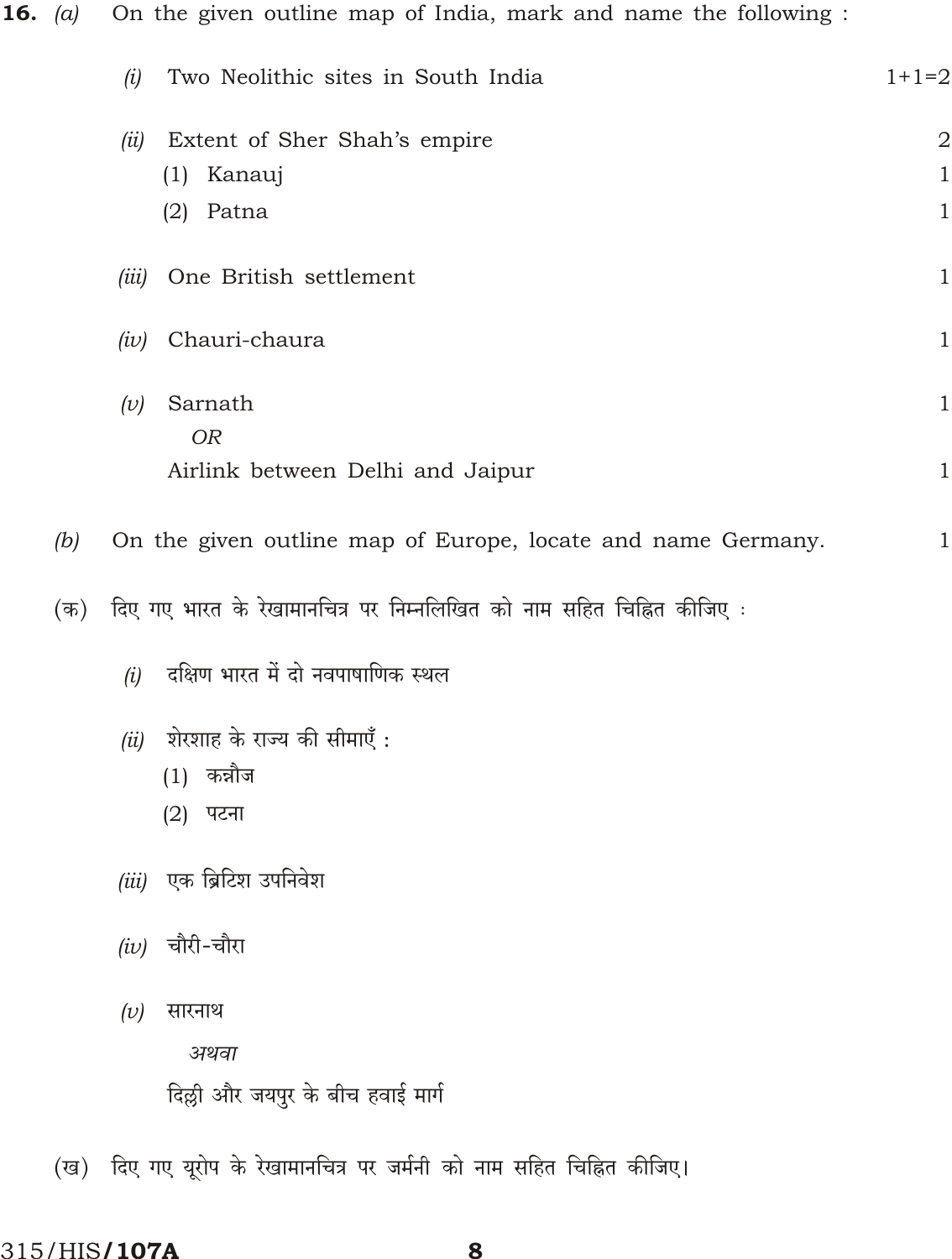| Note : |                  | The following questions are for the <i>Visually Impaired Candidates</i> only in lieu<br>of Question No. 16: |                |
|--------|------------------|-------------------------------------------------------------------------------------------------------------|----------------|
|        | (a)              | Name two Neolithic sites of South India.                                                                    | $\overline{2}$ |
|        | (b)              | Which Mughal ruler was defeated by Sher Shah?                                                               | $\mathbf{1}$   |
|        | (c)              | Name two monuments built by Akbar.                                                                          | $\overline{2}$ |
|        | (d)              | Where is Qutb Minar situated?                                                                               | $\mathbf{1}$   |
|        | (e)              | Name one important centre of Revolt of 1857.                                                                | $\mathbf{1}$   |
|        | (f)              | Where is Sabarmati Ashram situtated?                                                                        | $\mathbf{1}$   |
|        | (g)              | Name the capital of Chola kingdom.<br><b>OR</b>                                                             | $\mathbf 1$    |
|        |                  | In which part of India are Madhubani paintings found?                                                       | $\mathbf{1}$   |
|        | (h)              | Name one Axis power of Europe.                                                                              | $\mathbf{1}$   |
|        |                  | निर्देश :  नीचे दिए गए प्रश्न केवल दृष्टिहीन परीक्षार्थियों के लिए प्रश्न संख्या 16 के स्थान पर हैं :       |                |
|        | (क)              | दक्षिण भारत में स्थित दो नवपाषाणिक स्थलों के नाम बताइए।                                                     |                |
|        | (ख)              | किस मुगल सम्राट को शेरशाह ने पराजित किया था?                                                                |                |
|        | $(\Pi)$          | अकबर द्वारा निर्मित दो इमारतों के नाम दीजिए।                                                                |                |
|        | (घ)              | कुतुब मीनार कहाँ बनाया गया था?                                                                              |                |
|        | $(\overline{S})$ | 1857 के विद्रोह के एक मुख्य केन्द्र का नाम दीजिए।                                                           |                |
|        | (च)              | साबरमती आश्रम कहाँ स्थित है?                                                                                |                |
|        | (ন্ত)            | चोल साम्राज्य की राजधानी का नाम दीजिए।<br>अथवा                                                              |                |
|        |                  | भारत के किस प्रांत में मधुबनी चित्रकला पायी जाती है?                                                        |                |
|        |                  | (ज) यूरोप के एक धूरी राज्य का नाम दीजिए।                                                                    |                |

 $\boldsymbol{9}$ 

# 315/HIS/107A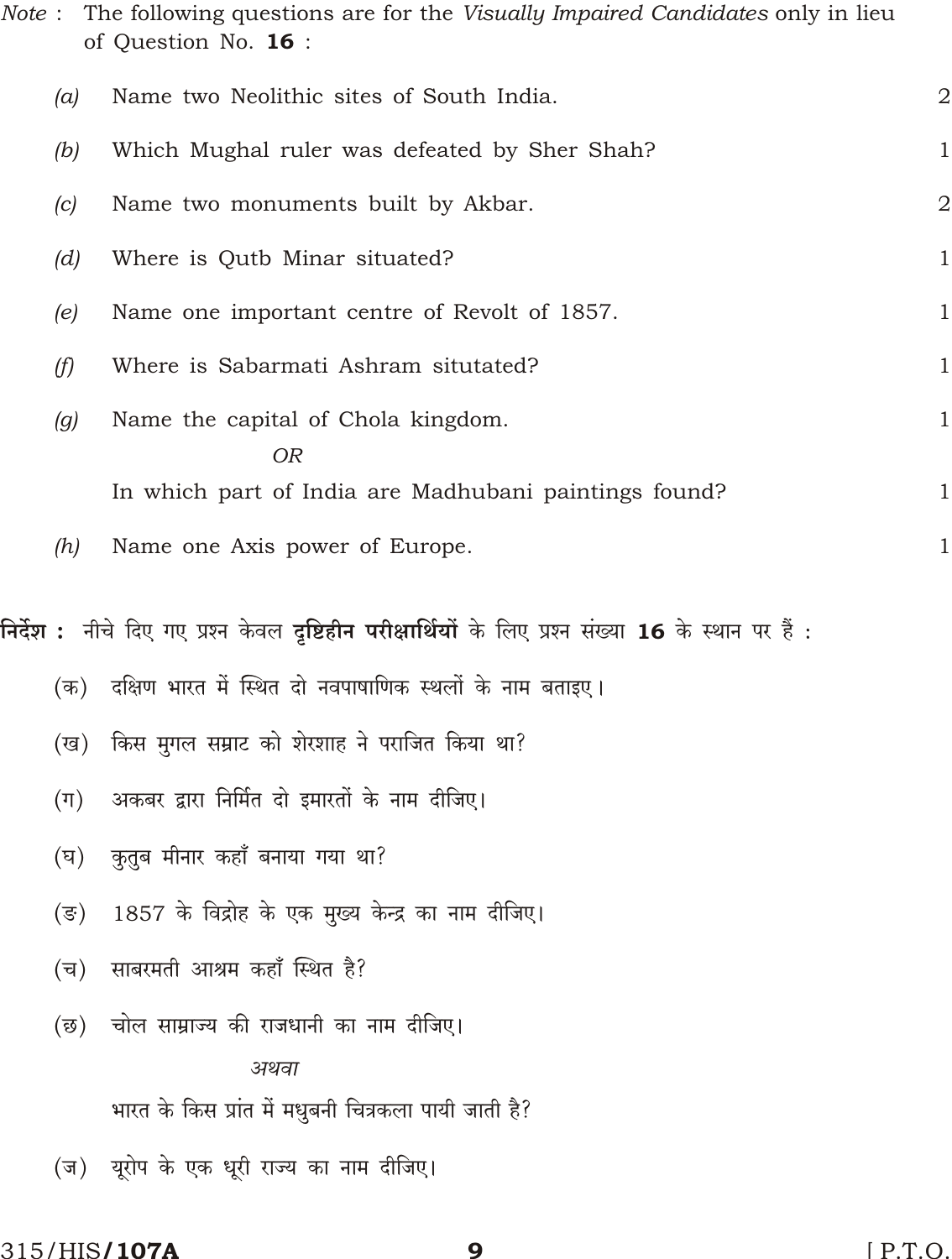# **SECTION-B**

#### खण्ड–ब

# OPTION-I विकल्प–ा

# (Evolution of State)

( राज्य का विकास)

17. What is referred to as Gana Sangha? Examine the main features of a Gana Sangha.

Explain any two factors responsible for the rise of Magadha as an important Mahajanapada.

**OR** 

 $\overline{4}$ 

 $\overline{4}$ 

गण संघ से क्या अभिप्राय है? एक गण संघ की प्रमुख विशेषताओं का परीक्षण कीजिए।

अथवा

मगध के एक प्रमुख महाजनपद के रूप में उदय होने के किन्हीं दो उत्तरदायी कारणों को स्पष्ट कीजिए।

18. Explain the system of taxation under the Sultanate. 10

 $\overline{OR}$ 

Explain the steps taken by Lord Macaulay for Westernizing India.  $10$ 

सल्तनत के अन्तर्गत कर-प्रणाली की व्याख्या कीजिए।

अथवा

भारत के पश्चिमीकरण के लिए लॉर्ड मैकॉले ने जो उपाय अपनाये थे उनकी व्याख्या कीजिए।

315/HIS**/107A**